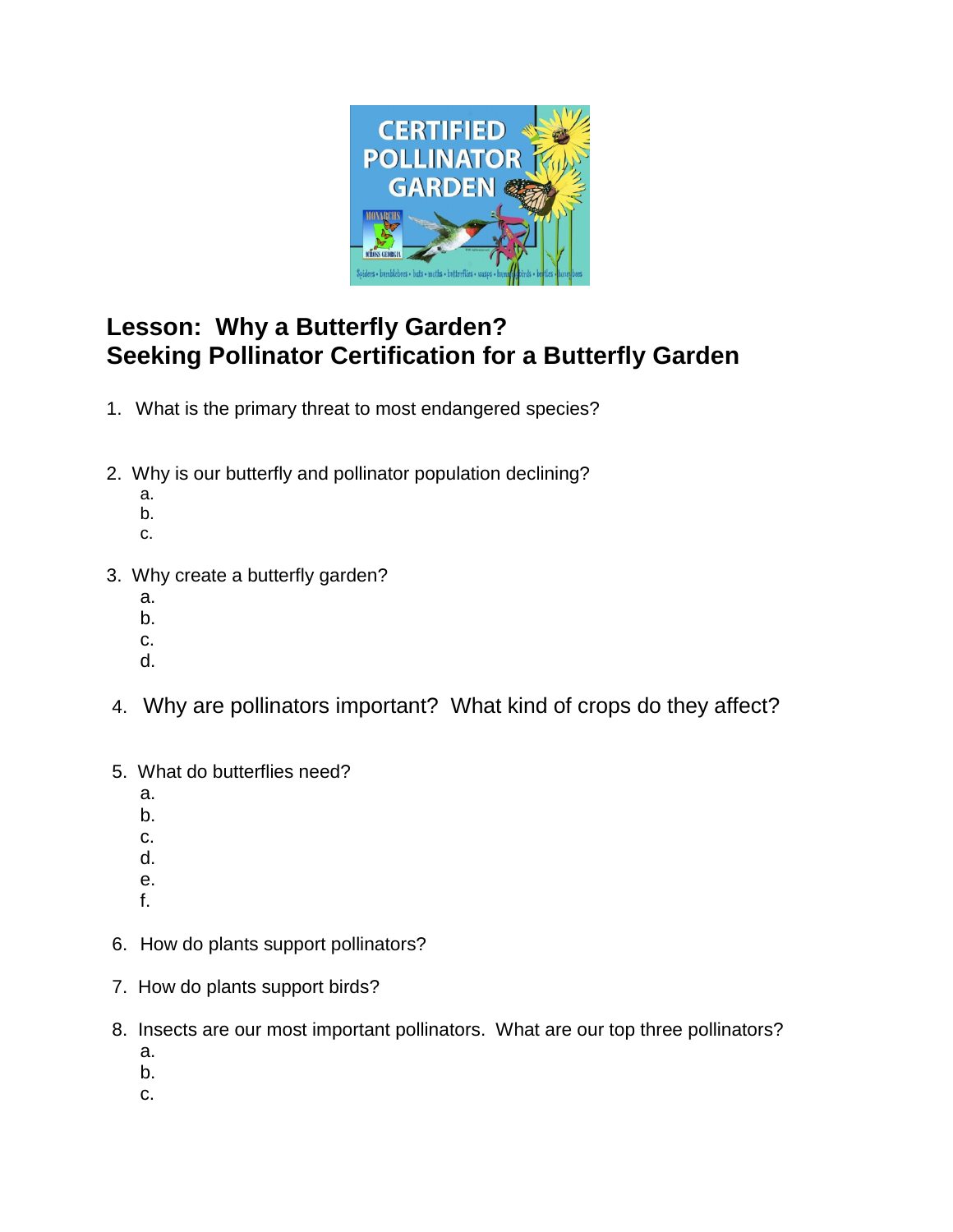- d. Other pollinators:
- 9. What is a host plant?

\_\_\_\_\_\_\_\_\_\_\_\_\_.

10. Why is a host plant important to a pollinator?

11. The female part of a flower is called a \_\_\_\_\_\_\_\_\_\_\_\_\_\_.

12. The male part of a flower is called a \_\_\_\_\_\_\_\_\_\_\_\_\_\_\_ and has multiple grains of

\_\_\_\_\_\_\_\_\_\_\_\_\_\_\_\_\_\_\_\_\_\_\_\_\_\_\_\_\_\_\_\_\_\_\_\_\_\_\_\_\_\_\_\_\_\_\_\_\_\_\_\_\_\_\_\_\_\_\_\_\_\_\_\_\_\_\_ \_\_\_\_\_\_\_\_\_\_\_\_\_\_\_\_\_\_\_\_\_\_\_\_\_\_\_\_\_\_\_\_\_\_\_\_\_\_\_\_\_\_\_\_\_\_\_\_\_\_\_\_\_\_\_\_\_\_\_\_\_\_\_\_\_\_\_

\_\_\_\_\_\_\_\_\_\_\_\_\_\_\_\_\_\_\_\_\_\_\_\_\_\_\_\_\_\_\_\_\_\_\_\_\_\_\_\_\_\_\_\_\_\_\_\_\_\_\_\_\_\_\_\_\_\_\_\_\_\_\_\_\_\_\_\_\_\_\_\_\_\_

\_\_\_\_\_\_\_\_\_\_\_\_\_\_\_\_\_\_\_\_\_\_\_\_\_\_\_\_\_\_\_\_\_\_\_\_\_\_\_\_\_\_\_\_\_\_\_\_\_\_\_\_\_\_\_\_\_\_\_\_\_\_\_\_\_\_\_\_\_\_\_\_\_\_ \_\_\_\_\_\_\_\_\_\_\_\_\_\_\_\_\_\_\_\_\_\_\_\_\_\_\_\_\_\_\_\_\_\_\_\_\_\_\_\_\_\_\_\_\_\_\_\_\_\_\_\_\_\_\_\_\_\_\_\_\_\_\_\_\_\_\_\_\_\_\_\_\_\_

\_\_\_\_\_\_\_\_\_\_\_\_\_\_\_\_\_\_\_\_\_\_\_\_\_\_\_\_\_\_\_\_\_\_\_\_\_\_\_\_\_\_\_\_\_\_\_\_\_\_\_\_\_\_\_\_\_\_\_\_

13. How do pollinators spread pollen?

#### **Pollinators - True or False:**

14. \_\_\_\_\_\_ Flowers are designed in such a way that insects can not avoid getting pollen on them and carrying it away.

- 15. Most flowers are self pollinating.
- 16. \_\_\_\_\_ Some plants can be pollinated by the wind.
- 17. **Insects are attracted to flowers based on their shape.**
- 18. **Example 18** Flowers use their scent to attract insects.
- 19. \_\_\_\_\_ Insects see the same colors that we see.
- 20. \_\_\_\_\_ Flowers use their colors to attract insects.
- 21. Insects are especially attracted to red flowers.
- 20. **Birds especially like red flowers.**
- 21. Nighttime creatures such as bats are attracted to white flowers.

22. \_\_\_\_\_ Bees, butterflies, birds, and beetles look for pink, yellow, white, blue, and purple flowers.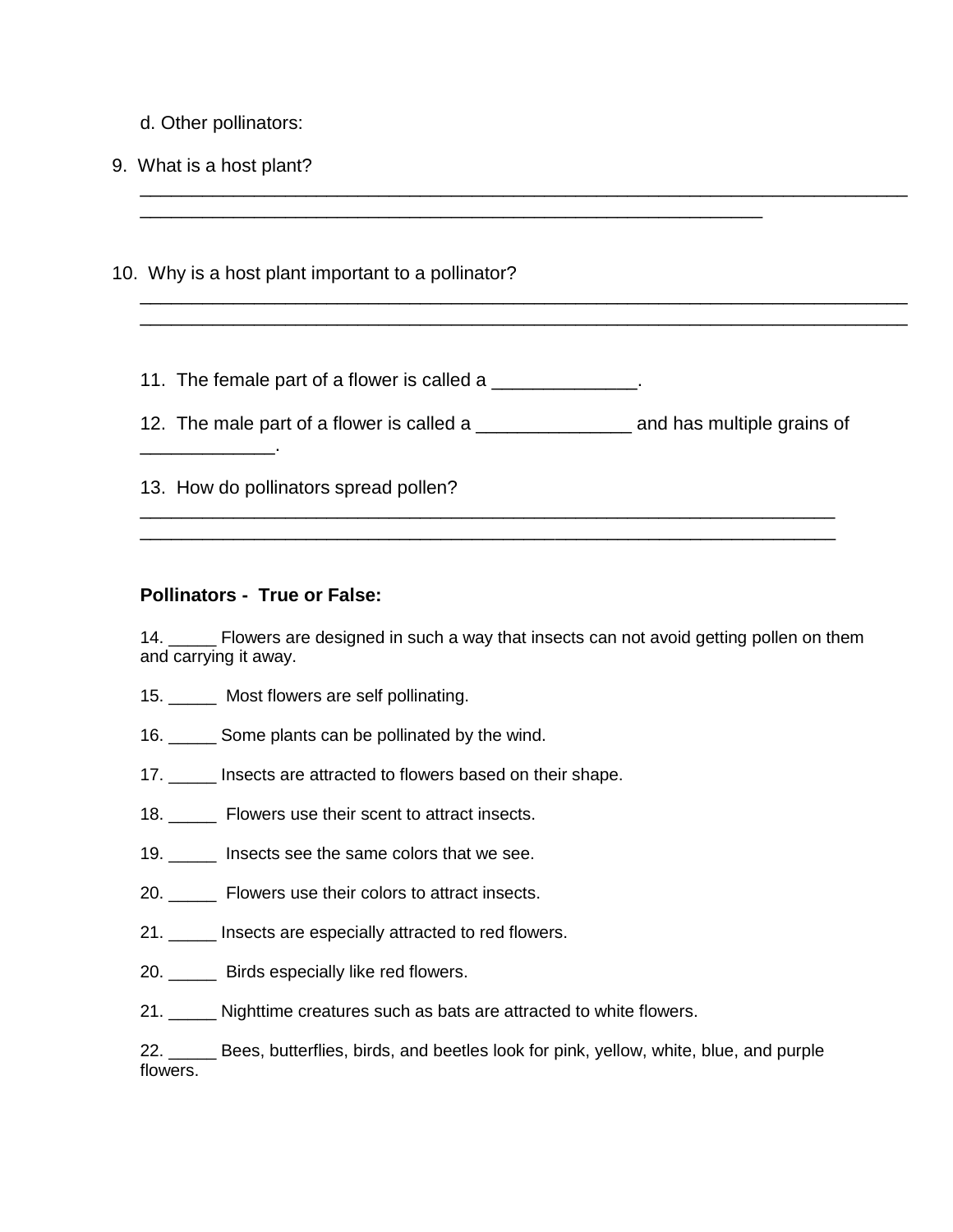23. Colors are nature's way of separating the plants for different pollinators. The colors of the flowers will determine which pollinators find them.

24. \_\_\_\_\_ Flowers have nectar guides patterns on their petals to direct the pollinators to the nectar.

- 25. \_\_\_\_\_ Humans can see the nectar guides on all flowers.
- 26. \_\_\_\_\_ Any pollinator can extract nectar from a flower.
- 27. A "moon garden" has predominately white flowers.

# **Qualifying as a Certified Pollinator Garden**

A pollinator garden must have at least 6 plants that support caterpillars or butterflies, flowering plants for different seasons, host plants, a water source, shelter to make the pollinators feel safe, and reflect conservation practices.

(Note: The following is for teaching purposes only and does not represent a valid or complete application.)

Directions:

List six plants and the butterfly/caterpillar that the plant supports that you could put in your pollinator garden. One of your six plants must include butterfly milkweed plants to support the monarch butterflies and caterpillar (already listed):

#### Plants to support caterpillars & Butterflies:

|                          | (Go to www.monarchsacrossga.org/documents/GWFhostplants.pdf for a list.) |
|--------------------------|--------------------------------------------------------------------------|
| Name of Plant            | <b>Butterfly or Caterpillar it Supports</b>                              |
| 1. Milkweed plants<br>2. | Monarch butterflies/caterpillars                                         |
| 3                        |                                                                          |
| 4.<br>5.                 |                                                                          |
| 6.                       |                                                                          |

### **Pollinator gardens support pollinators through spring, summer, and fall with an array of plants that provide nectar plants during these seasons.**

(Go to<http://www.monarchwatch.org/garden/nectar.htm> for a list of plants by seasons)

List four plants that bloom in the spring:

1.

2.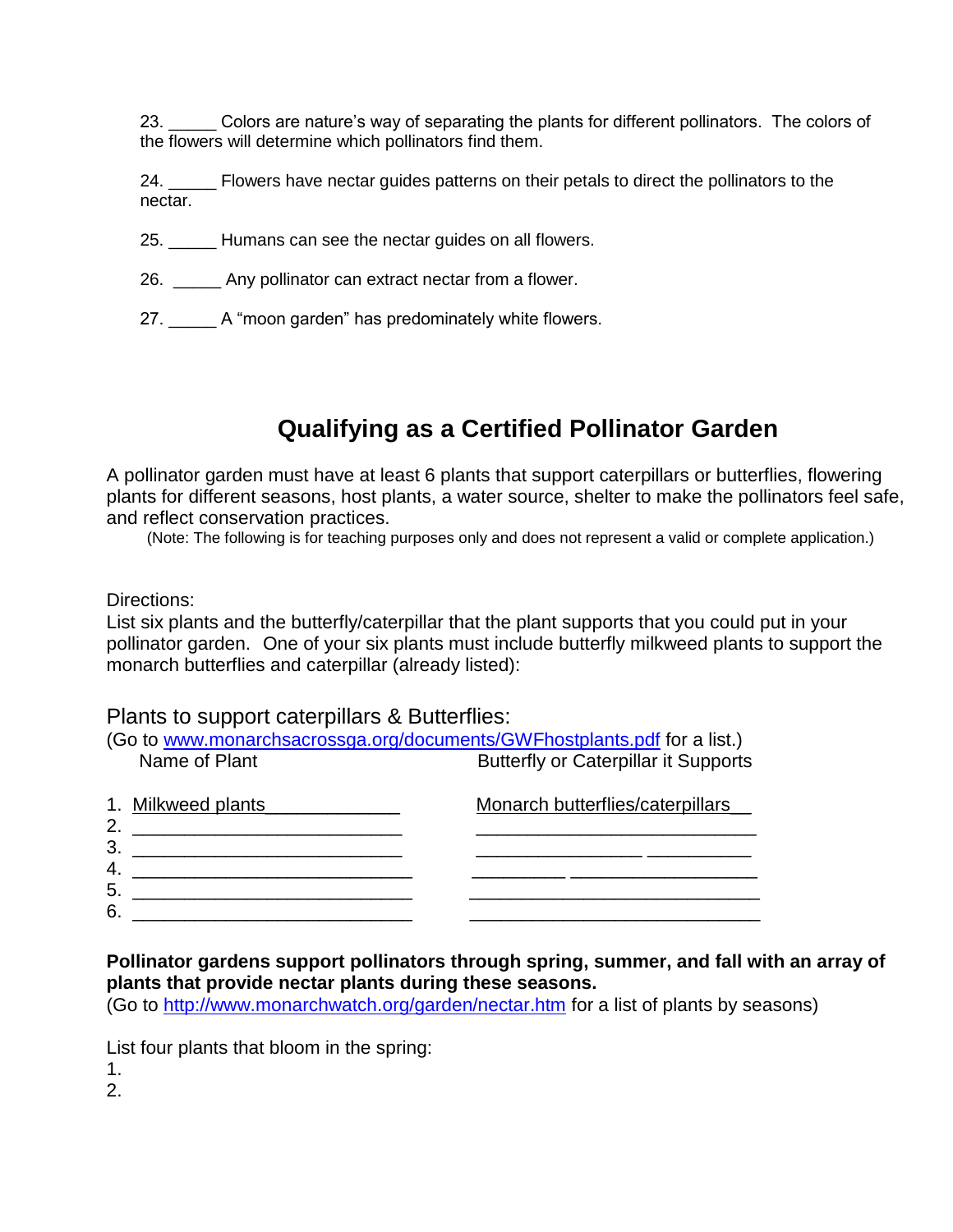3.

4.

List four plants that bloom in the summer:

- 1.
- 2.
- 3.
- 4.

List four plants that bloom in the fall:

1.

2.

3.

4.

Butterflies will only lay their eggs on the plant that their young caterpillars will eat. These plants are necessary for survival of the species and are called *host plants*. Host plants are very important for pollinator gardens. (Go to<http://www.monarchwatch.org/garden/bfly.htm> for a list.)

## **Name 5 host plants you could have in your garden.**

- 1.
- 2.
- 3.
- 4.
- 5.

## Water or Puddling Source:

Pollinators like a water source. What could you put in your garden for a water or puddling source for the butterflies and other pollinators?

**Basking Site:** What could serve as a basking site in your garden? (A basking site is an area where the pollinators could rest in the direct rays of the sun.) \_\_\_\_\_\_\_\_\_\_\_\_\_\_\_\_\_\_\_\_\_\_\_\_\_\_\_\_\_\_\_\_\_\_\_\_\_\_\_\_\_\_\_\_\_\_\_\_\_\_\_\_\_\_\_\_\_\_\_\_\_\_\_\_\_\_\_\_\_\_\_

\_\_\_\_\_\_\_\_\_\_\_\_\_\_\_\_\_\_\_\_\_\_\_\_\_\_\_\_\_\_\_\_\_\_\_\_\_\_\_\_\_\_\_\_\_\_\_\_\_\_\_\_\_\_\_\_\_\_\_\_\_\_\_\_\_\_\_\_\_\_\_

### **Shelter:**

What types of cover or shelter could pollinators find on your property to protect them from weather, predators, or human activity?

\_\_\_\_\_\_\_\_\_\_\_\_\_\_\_\_\_\_\_\_\_\_\_\_\_\_\_\_\_\_\_\_\_\_\_\_\_\_\_\_\_\_\_\_\_\_\_\_\_\_\_\_\_\_\_\_\_\_\_\_\_\_\_\_\_\_\_\_\_\_\_

| Dense shrubs | Evergreens    | <b>Brush piles</b> |
|--------------|---------------|--------------------|
| Log piles    | Ground covers |                    |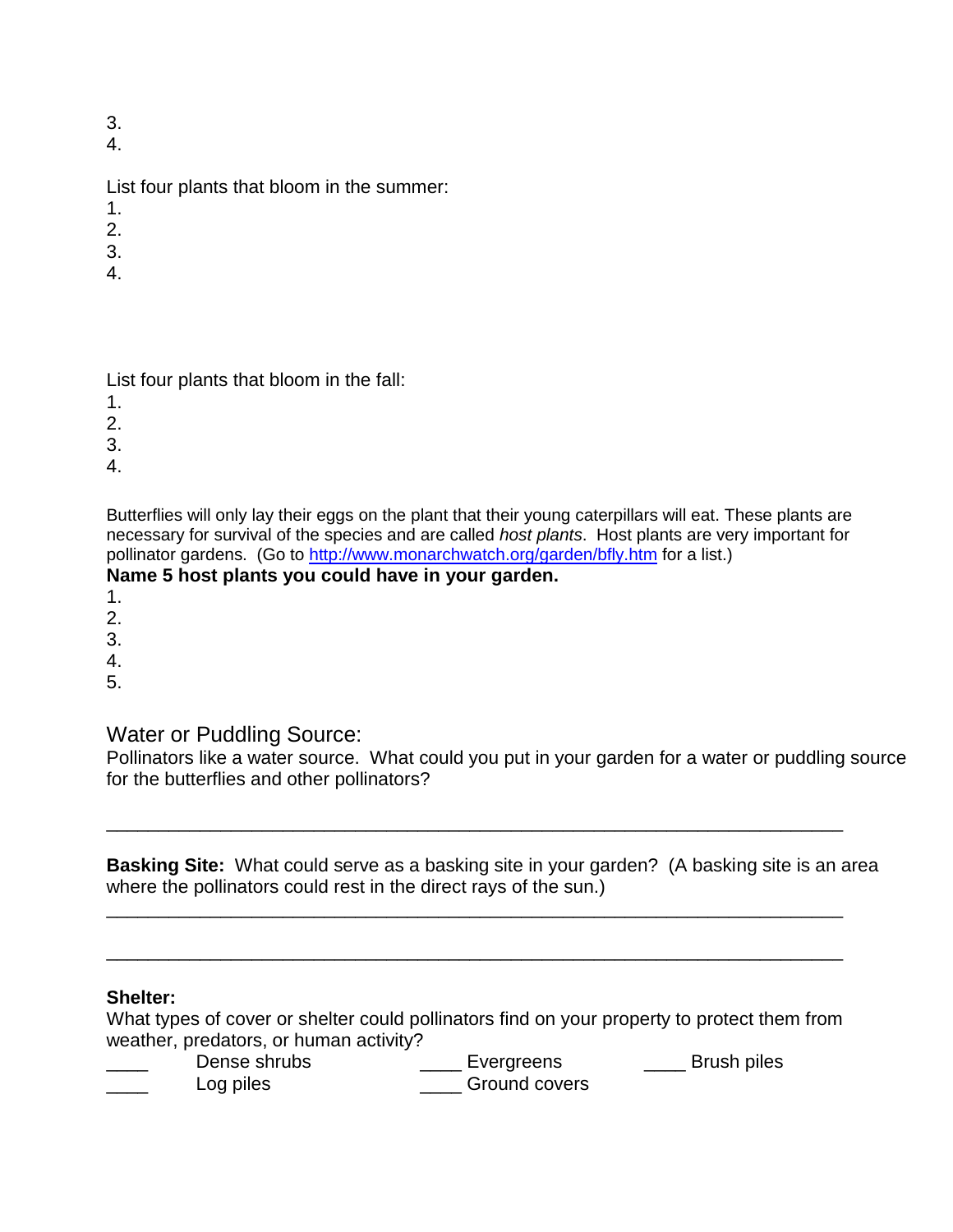**Conservation Practices:** List four practices that you would use to conserve water, enhance the soil, and prevent problem-prone plants.

\_\_\_\_\_\_\_\_\_\_\_\_\_\_\_\_\_\_\_\_\_\_\_\_\_\_\_\_\_\_\_\_\_\_\_\_\_\_\_\_\_\_\_\_\_\_\_\_\_\_\_\_\_\_\_\_\_\_\_\_\_\_\_\_\_\_

\_\_\_\_\_\_\_\_\_\_\_\_\_\_\_\_\_\_\_\_\_\_\_\_\_\_\_\_\_\_\_\_\_\_\_\_\_\_\_\_\_\_\_\_\_\_\_\_\_\_\_\_\_\_\_\_\_\_\_\_\_\_\_\_\_\_\_

\_\_\_\_\_\_\_\_\_\_\_\_\_\_\_\_\_\_\_\_\_\_\_\_\_\_\_\_\_\_\_\_\_\_\_\_\_\_\_\_\_\_\_\_\_\_\_\_\_\_\_\_\_\_\_\_\_\_\_\_\_\_\_\_\_\_\_



Pollinators and Colors

Take a close look at this sign that was designed by an artist at the Fernbank Science Center. In order to qualify for the designation of certified pollinator garden, one has to show evidence of providing for the needs of pollinators in a garden. This sign offers a lot of clues as to what a pollinator garden needs.

Look at the sign first to determine some of the many pollinators that exist. List the pollinators shown on the sign:

- 1. 2. 3. 4. 5. 6. 7.
- 8. 9.
- 

Pollinators and plants co-evolved over time to share resources and work together.